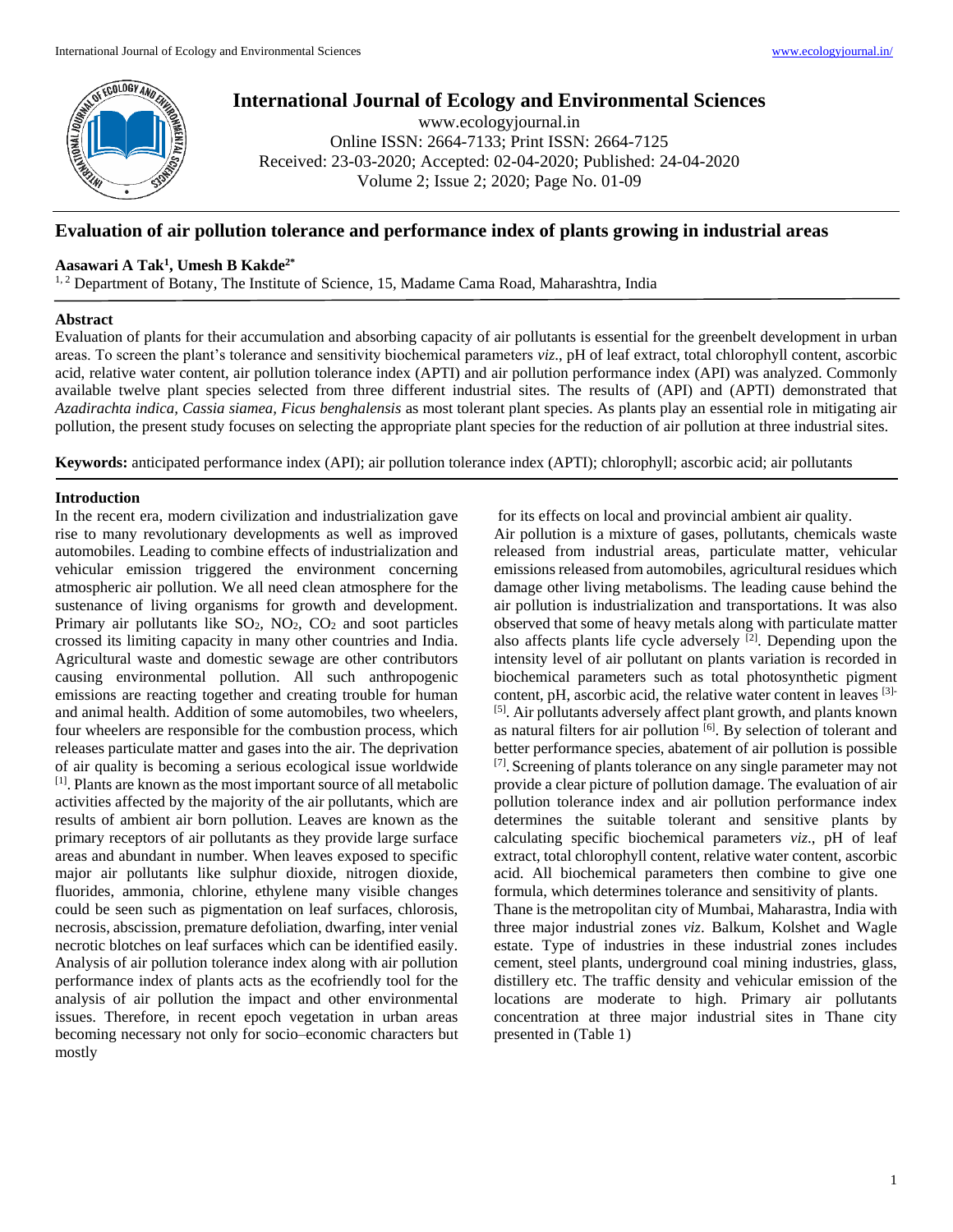| Industrial site          | NOx           | SO <sub>2</sub> | $RSPM (PM_{10})$ | <b>Air Pollution Index</b> |                           |
|--------------------------|---------------|-----------------|------------------|----------------------------|---------------------------|
|                          | $\mu$ g/m $3$ | ug/m3           | $\mu$ g/m $3$    | $\frac{6}{9}$              | Air quality               |
| ES-1: Balkum             | 61.00         | 22.00           | 271.00           | 125.00                     | <b>Extremely Polluted</b> |
| ES-2: Kolshet            | 53.00         | 16.00           | 176.00           | 88.00                      | <b>Extremely Polluted</b> |
| ES-3: Wagle estate       | 66.00         | 9.00            | 67.00            | 50.00                      | Medium Polluted           |
| Max. limit of pollutants | ${}< 80.00$   | < 80.00         | < 100.00         |                            |                           |

| <b>Table 1:</b> Air pollution concentration at industrial sites |
|-----------------------------------------------------------------|
|-----------------------------------------------------------------|

\* Central pollution control board of India sets limit for pollutants

† Air pollution index, measure of air quality

Average data for air pollutants (*viz.* nitrogen dioxide (NO<sub>2</sub>), sulfur dioxide  $(SO<sub>2</sub>)$  and respirable suspended particulate matter (RSPM), collected from Thane Municipal Corporation (TMC) for the current study. Data indicates maximum RSPM,  $SO_2$ , and  $NO_2$ at Balkum industrial area followed by Kolshet industrial zone. Emissions of air pollutants are comparatively small at Wagle Industrial area. Average values of RSPM for Balkum and Kolshet industrial zones are higher than threshold limit  $(100 \text{ µg/m3})$ specified by central pollution control board (CPCB), while  $SO<sub>2</sub>$ and  $NO<sub>2</sub>$  are within specified limit (less than 80  $\mu$ g/m3) for all three sites. A higher level of RSPM in the ambient air at Balkum and Kolshet industrial areas attributes to heavy vehicular traffic and automobile exhaust, mainly from diesel vehicles. At all three industrial locations, a concentration of  $NO<sub>2</sub>$  found higher than  $SO<sub>2</sub>$ . High level of  $NO<sub>2</sub>$  in ambient air is primarily due to exhaust from diesel vehicles. The present study focuses on evaluating biochemical parameters and performance index of plants in three

industrial zones and a control site in Thane city to identify their tolerance, sensitivity levels and their resistance towards air pollution. Lack of knowledge about tolerance and sensitivity levels of plants species in this area has triggered the field study. The study will be helpful in selecting appropriate plant species to perform well for the Greenbelt development.

## **2. Materials and methods**

## **2.1 Study area**

Thane geographically located in Maharashtra State and covered under Mumbai metropolitan region. Latitude and Longitude lie in between 19° 12' N and 73° 02' E with the total area of 128.23 square km. Climatic conditions of the study area range from 35– 40°C temperature for summer and between 25–35°C during the winter months of November–January. The average rainfall is about 2500 mm. The weather of the region is coastal, hot and humid.





**Fig 1:** Location of study site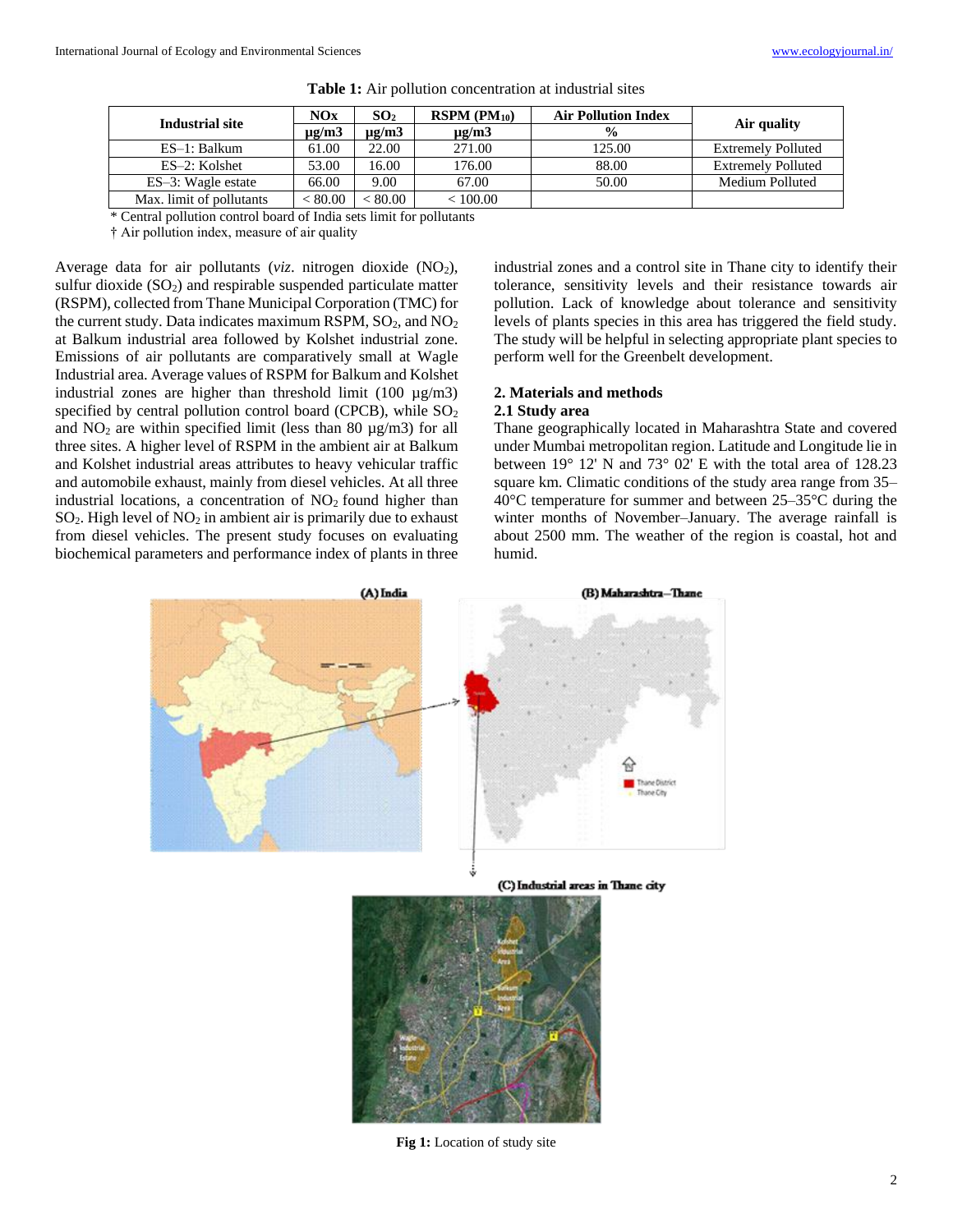#### **2.2 Sampling sites**

The experimental sites in the present study were three industrial areas *viz*. Balkum industrial area (ES–1), Kolshet industrial area (ES–2) and Wagle Industrial area (ES–3) of Thane city. The traffic density and vehicular emission of the locations are moderate to high with peak periods found during morning and evening hours. Primary air pollutants concentration at industrial sites presented in Table 1. The trees in the Yeoor hill area considered as the control site (CS).

The investigation period for sampling the tree species was in summer from  $10<sup>th</sup>$  January to  $10<sup>th</sup>$  March 2017. Three replicates of fully matured leaves samples were collected randomly from selected tree species growing in the industrial conditions as well as at the control site. The samples were collected in the early morning from the lower branches (at the height of 2–4 m) for determining ATPI index in the leaves. Twelve plant species selected for the study *viz*. –, *Moringa pterygosperma, Tamarindus indica, Tectona grandis, Annona squamosa, Azadirachta indica, Acacia nilotica, Mangifera indica, Cassia siamea, Alstonia scholaris, Bahunia variegate, Ficus benghalensis, Ficus religiosa.*

## **2.3 Total chlorophyll**

One gram of the greenest leaves of the plants selected and washed with water and dried at room temperature for a while. Then leaf samples macerated in a pestle with mortar adding 20–25 mL of 80% acetone. A pinch of magnesium carbonate added to the leaf material while grinding. Centrifuged the content at 2000 r.p.m. for 15 minutes. The extract transferred to a volumetric flask and made up to the volume of 50 mL using 80% acetone. The optical density of this green solution read at 645 nm (D645), and 663 nm (D663) using a spectrophotometer and the total chlorophyll calculated with the Equation 1 by Arnon,  $(1949)^{[8]}$ .

 $CT = 20.2 \times (D645) + 8.02 \times (D663)$ 

## **2.4 pH of leaf extract**

Five grams of the fresh leaves crushed in mortal, pestle with ten mL of distilled water, and filtered. The pH meter calibrated with the buffer solution of pH 4, 7 and 9 and pH was determined.

## **2.5 Relative water content (RWC)**

Fresh weight of leaves was measured. The leaves were kept overnight deep in the water bottle. Leaves were dried and then

weighed to get the turgid weight. Again, the same leaves were dried overnight in an oven at 70°C and reweighed to obtain the dry weight. RWC was determined and calculated as per Equation 2 as per method of Barr and Weatherley, (1962)<sup>[9]</sup>.

$$
RWC (\%) = \frac{(FW - DW)}{(TW - DW)} \times 100
$$
 (Equation 2)  
Where,

FW is fresh weight, DW is dry weight, and TW is turgid weight.

## **2.6 Ascorbic acid**

One gram of fresh foliage homogenized in 4 mL oxalic acid – EDTA extracting solution for 30 seconds. 0.5 mL of metaphosphoric acid–acetic acid and one mL 5% V/V sulphuric acid followed by two mL of ammonium molybdate. Dilute to volume with distilled water. The solution kept to stand for about 15 min. The absorbance measured with a digital spectrophotometer at a wavelength of 760 nm. The concentration of the ascorbic acid was determined from a standard ascorbic acid regression curve as per by Bajaj and Kaur, (1981). [10].

#### **2.7 Air pollution tolerance index (APTI)**

The air pollution tolerance indices of twelve commonly available plants determined as per Equation 3. Determination of the APTI helps to identify the tolerant and sensitive plant species.

$$
APTI = \frac{[(A \times (T + P) + R)]}{10}
$$
 (Equation 3)

Where,  $A - Ascorbic acid (mg/gm fr.wt)$ ,

- T Total chlorophyll (mg/gm fr.wt),
- P Leaf extracts pH and
- $R -$  Relative water content (RWC)  $[(\%)$  of the leaves]

## **2.8 Anticipated performance index (API)**

By combining the results of APTI values with important biological and socio-economic characters (*viz*. plant habitat, type of plant, laminar structure, canopy structure & economic values), the API calculated for different plant species. Different grades (+ or -) allotted to these plants based on these characters. Various plants scored as per their grades given by Mondal *et al*. (2011) [12]. The criteria used for determining the API of different plant species presented in Table 2 and 3.

**Sr. No. Grading Character Pattern of assessment Grade allotted** A Tolerance **Air pollution tolerance index** (APTI)  $12.0-16.0 +$  $16.1-20.0$   $++$  $20.1-24.0$  +++  $24.1 - 28.0$  ++++  $28.1 - 32.0$  +++++  $32.1 - 36.0$  +++++++ B Biological & Socio–Economic (i) Plant habitat Small  $\qquad$  -Medium + Large  $+$ (ii) Canopy structure Sparse/irregular globular -Spreading crown/ open semi dense

**Table 2:** Gradation of plant species based on APTI and other biological and socio–economic characters

(Equation 1)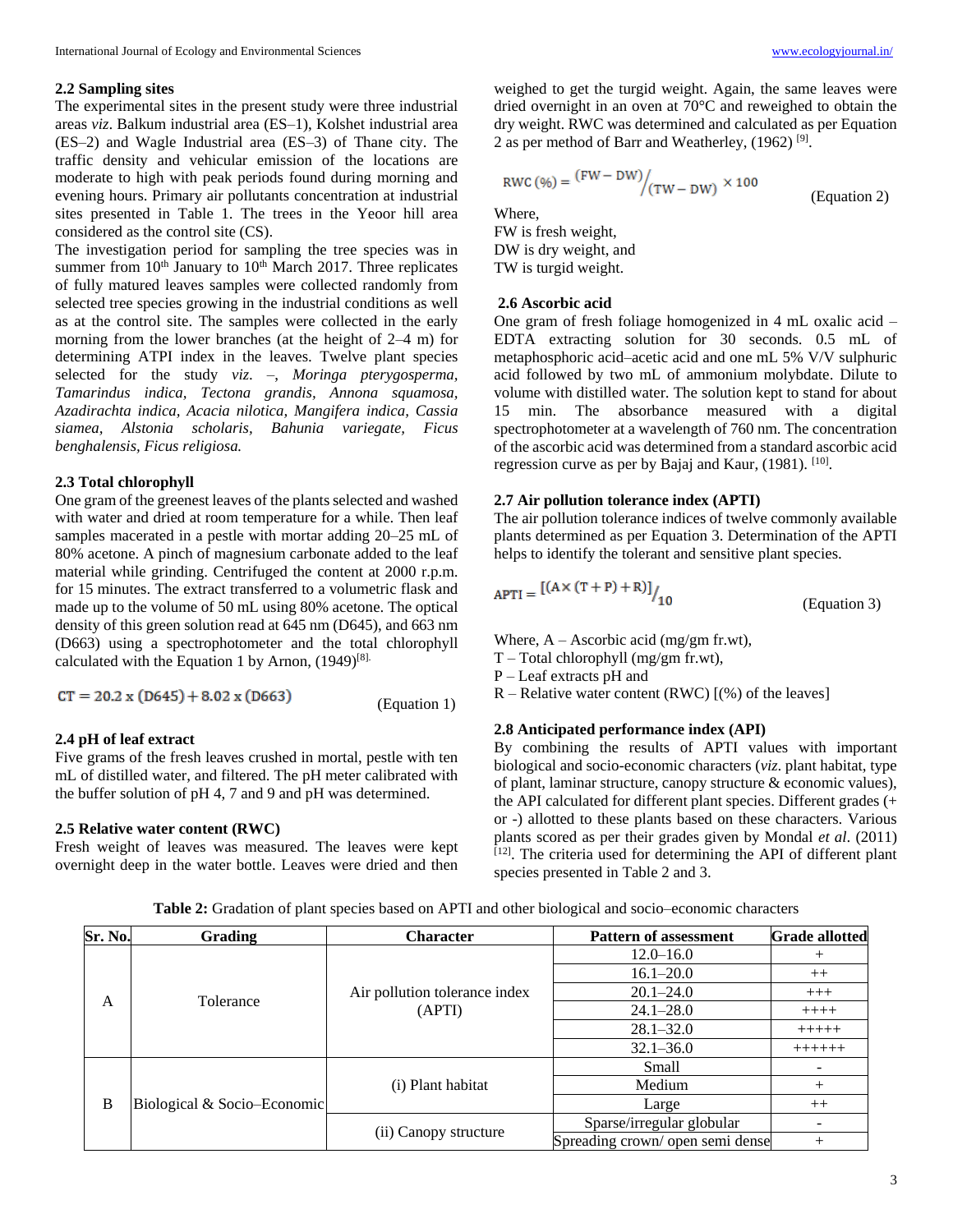|                              | Spreading dense      | $++$   |
|------------------------------|----------------------|--------|
|                              | Deciduous            |        |
| (iii) Type of plant          | Evergreen            |        |
|                              | Small                |        |
| (iv) Laminar structure: size | Medium               |        |
|                              | Large                | $++$   |
| : Texture                    | Smooth               |        |
|                              | Coriaceous           |        |
| : Hardiness                  | Delineate            |        |
|                              | Hardy                |        |
|                              | Less than three uses |        |
| (v) Economic value           | Three or four uses   | $^{+}$ |
|                              | Five or more uses    | $++$   |

**Table 3:** Anticipated Performance Index (API) of plant species

| Grade | Score $(\% )$ | <b>Assessment category</b> |
|-------|---------------|----------------------------|
|       | Up to $30$    | Not recommended            |
|       | $31 - 40$     | Very poor                  |
|       | $41 - 50$     | Poor                       |
| 3     | $51 - 60$     | Moderate                   |
|       | $61 - 70$     | Good                       |
|       | $71 - 80$     | Very good                  |
|       | $81 - 90$     | Excellent                  |
|       | $91 - 100$    | <b>Best</b>                |

## **2.9 Statistical analysis**

Correlation coefficient calculated between independent variable *viz*. total chlorophyll, pH, ascorbic acid, RWC and dependent variable such as APTI to determine the degree of correlation between dependent and independent variables by using Analysis ToolPack in Excel. For all primary data,  $n = 12$  and significance was tested at 1% and 5% level of significance (i.e.  $p = 0.01 \&$ 0.05).

#### **3. Results and Discussion**

## **3.1 Change in total photosynthetic pigment**

All selected plant species considered for the evaluation found intermediately tolerant against vehicular and industrial pollution emissions. Reduction in chlorophyll was found the less in *Tectona grandis* (0.90 ± 0.01) while, increased in *Mangifera indica*  $(6.90 \pm 0.07)$  at three of the industrial sites as given in (Table 4 and Fig. 2). Increased level of chlorophyll considered as tolerant in nature [13]. Many factors that control resistance level in plants affect tolerance in plants. It is well evident fact that plants show variation in chlorophyll content depending upon climatic conditions, the age of leaf and with the pollutants  $[14]$ . The photosynthetic rate decreased in plants at Site 1 (ES–1), as compared to site 2 (ES–2)  $\&$  3 (ES–3) than of the control site. The plants with photosynthetic pigment content in the range of 4 9.38 mg/gm are classified as intermediately tolerant and sensitive plant species respectively. The chloroplast damaged because of the pollutant attacks; there is a reduction in chlorophyll content at polluted site leaves [15, 16] or enhanced chlorophyll degradation  $[17]$ , inhibition chlorophyll biosynthesis.

## **3.2 Change in ascorbic acid (AA)**

Ascorbic acid plays a major role in resistance to air pollution as it acts as an antioxidant generally found in growing parts of plants  $[18, 19]$ . The increased concentration of ascorbic acid in plants helps to fight against air pollution tolerance [20]. It is revealed from the study that lower level of ascorbic acid content was found at Site 1 and 2, in *Acacia nilotica*, followed by *Moringa pterigosperma, Ficus religiosa, Mangifera indica, Tectona grandis.* A Higher level of ascorbic acid was found in *Azadirachata indica* (6.50 ± 0.48 mg/gm) and *Cassia siamea*  $(6.34 \pm 0.26 \text{ mg/gm})$  at experimental site–1 (ES–1). It is clear from (Table 4), that plants responded differently, as the highest amount of ascorbic acid seen at most polluted sites than with control site. Previous researchers recorded similar findings for different plant species [21, 22]. However, some researchers had also reported opposite trend [23]. i. e. higher amount of ascorbic acid in a plant at the control site while, less amount of ascorbic acid was present in plants at highly polluted sites.

#### **3.3 Change in leaf extract pH**

The leaf extract pH of selected plant species ranged from  $(3.10 \pm 1)$ 0.0) in *Tamarindus indica* to (7.70 ± 0.0) in *Ficus benghalensis* at three of the experimental and control site as shown in Table 4. Some scholars have proved that in polluted sites plants show higher level of leaf extract pH of plant species was responsible for tolerance factor to air pollutants  $[24, 25]$ . Also from previous records, leaf extract pH of plants found lesser when comes in contact with an acidic pollutant [26].

#### **3.4 Change in relative water content analysis (RWC)**

The large quantity of water (RWC) in plant helps in maintaining its wáter level balance under stressful conditions of pollution [27]. The RWC at three of the experimental sites ranged in between 37.70 ± 2.46% in *Annona squamosa* to 94.40 ± 2.95% in *Alstonia schlolaris* than control site as shown in (Table 4). RWC in the leaf is the water present in it upto its full turgidity. Water is the crucial prerequisite for plant life [28]. Vehicular and industrial air pollution affects on the photosynthetic and transpiration metabolism. Decreased wáter levels plant species is due to impact of gaseous pollutants  $[29, 30]$ .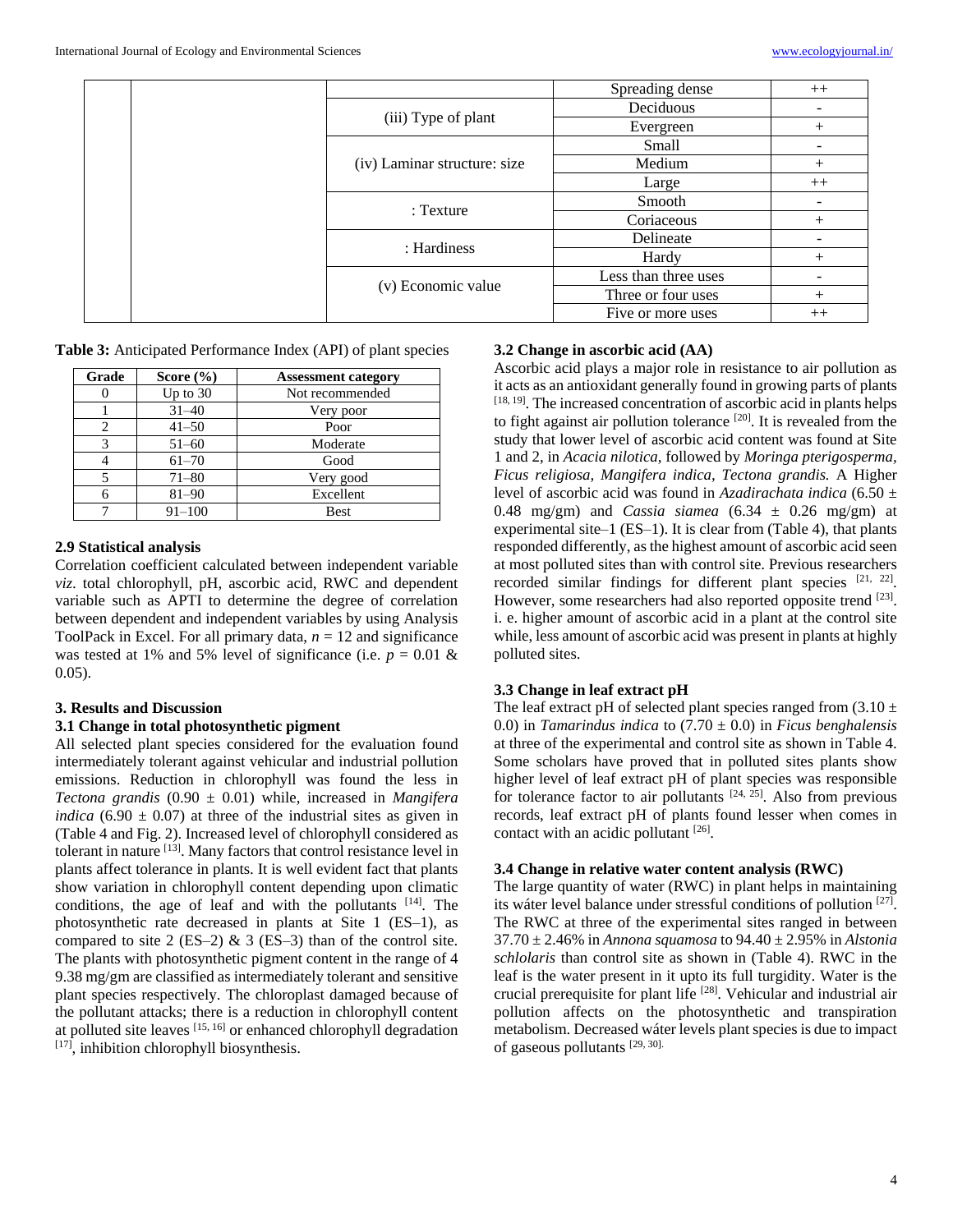| <b>Table: 4</b> Analysis of APTI index of three industrial areas with control site |  |  |
|------------------------------------------------------------------------------------|--|--|
|------------------------------------------------------------------------------------|--|--|

| Sr. No. | <b>Botanical name</b>               |                           |                            |                            | Site Total chlorophyll, mg/gmpH of leaf extractRelative water content, % Ascorbic acid, mg/gm |                 | <b>APTI</b>                 |
|---------|-------------------------------------|---------------------------|----------------------------|----------------------------|-----------------------------------------------------------------------------------------------|-----------------|-----------------------------|
|         |                                     | CS                        | $7.80 \pm 0.02$            | $5.20 \pm 0.00$            | $81.30 \pm 8.17$                                                                              | $1.50 \pm 0.17$ | $10.0 \pm 0.69$             |
|         |                                     | $ES-1$                    | $4.93 \pm 0.03$            | $\overline{5.55} \pm 0.00$ | $45.89 \pm 2.03$                                                                              | $0.96\pm0.02$   | $5.60 \pm 0.22$             |
| 1       | Acacia nilotica                     | $ES-2$                    | $4.99 \pm 0.10$            | $5.37\pm0.00$              | $46.50\pm0.50$                                                                                | $0.98 \pm 0.03$ | $5.67 \pm 0.04$             |
|         |                                     | $ES-3$                    | $5.49 \pm 0.14$            | $\overline{5.25} \pm 0.00$ | $51.59 \pm 3.40$                                                                              | $1.03 \pm 0.03$ | $6.26 \pm 0.33$             |
|         |                                     | CS                        | $4.40 \pm 0.13$            | $6.00\pm0.00$              | $92.20 \pm 3.48$                                                                              | $3.70\pm0.10$   | $13.0 \pm 0.26$             |
| 2       |                                     | $ES-1$                    | $2.37 \pm 0.10$            | $5.87\pm0.00$              | $83.98 \pm 1.97$                                                                              | $3.28 \pm 0.07$ | $11.10 \pm 0.19$            |
|         | Alstonia scholaris                  | $ES-2$                    | $2.40\pm0.10$              | $5.91\pm0.00$              | $85.10 \pm 3.44$                                                                              | $3.25\pm0.10$   | $11.21 \pm 0.41$            |
|         |                                     | $ES-3$                    | $2.64 \pm 0.13$            | $5.93\pm0.00$              | $94.40 \pm 2.95$                                                                              | $3.11 \pm 0.04$ | $12.11 \pm 0.28$            |
|         |                                     | CS                        | $1.80 \pm 0.02$            | $6.00\pm0.00$              | $\overline{49.90} \pm 4.94$                                                                   | $7.80\pm0.56$   | $11.1\pm0.18$               |
|         |                                     | $ES-1$                    | $4.30 \pm 0.07$            | $6.40\pm0.00$              | $37.70 \pm 2.46$                                                                              | $3.51 \pm 0.08$ | $7.53 \pm 0.23$             |
| 3       | Annona squamosa                     | $ES-2$                    | $4.42\pm0.13$              | $6.35\pm0.00$              | $38.20 \pm 2.31$                                                                              | $3.20\pm0.08$   | $7.26 \pm 0.12$             |
|         |                                     | ES-3                      | $4.67\pm0.38$              | $6.15\pm0.00$              | $42.38 \pm 3.38$                                                                              | $3.00 \pm 0.10$ | $7.49\pm0.54$               |
|         |                                     | $\overline{CS}$           | $3.70\pm0.02$              | $6.30\pm0.00$              | $74.20 \pm 5.57$                                                                              | $9.10\pm0.36$   | $16.6 \pm 0.18$             |
|         |                                     | $ES-1$                    | $3.45\pm0.09$              | $5.80\pm0.00$              | $62.90 \pm 3.57$                                                                              | $6.50\pm0.48$   | $12.30 \pm 0.73$            |
| 4       | Azadirachta indica                  | $ES-2$                    | $\overline{3.65} \pm 0.05$ | $5.85\pm0.00$              | $66.64 \pm 2.51$                                                                              | $6.20 \pm 0.36$ | $12.55 \pm 0.27$            |
|         |                                     | ES–3                      | $3.89\pm0.06$              | $6.12 \pm 0.00$            | $73.92 \pm 2.90$                                                                              | $5.92\pm0.34$   | $13.32 \pm 0.61$            |
|         |                                     | $\overline{CS}$           | $3.40 \pm 0.17$            | $6.70\pm0.00$              | $74.40\pm4.58$                                                                                | $5.30 \pm 0.10$ | $12.8\pm0.35$               |
|         |                                     | $ES-1$                    | $2.88 \pm 0.04$            | $6.68 \pm 0.00$            | $62.09 \pm 3.54$                                                                              | $3.10 \pm 0.14$ | $9.17 \pm 0.23$             |
| 5       | Bahunia variegate                   | $ES-2$                    | $3.42\pm0.30$              | $6.69\pm0.00$              | $62.92\pm0.55$                                                                                | $2.95 \pm 0.10$ | $\overline{9.27} \pm 0.08$  |
|         |                                     | $ES-3$                    | $3.80\pm0.07$              | $6.70 \pm 0.00$            | $69.80 \pm 1.30$                                                                              | $2.80\pm0.13$   | $9.92 \pm 0.25$             |
|         |                                     | CS                        | $4.60 \pm 0.10$            | $5.80\pm0.00$              | $55.3 \pm 1.10$                                                                               | $3.60\pm0.10$   | $9.28 \pm 0.22$             |
|         |                                     | $ES-1$                    | $3.94\pm0.15$              | $6.49 \pm 0.00$            | $55.11 \pm 3.02$                                                                              | $6.34 \pm 0.26$ | $12.13 \pm 0.22$            |
| 6       | Cassia siamea                       | $ES-2$                    | $3.99 \pm 0.11$            | $6.38\pm0.00$              | $55.84 \pm 3.83$                                                                              | $5.80 \pm 0.13$ | $11.60 \pm 0.24$            |
|         |                                     | $ES-3$                    | $4.39\pm0.04$              | $6.27 \pm 0.00$            | $61.95 \pm 1.74$                                                                              | $5.40 \pm 0.09$ | $\overline{11.95} \pm 0.25$ |
|         |                                     | CS                        | $4.30 \pm 0.10$            | $6.30\pm0.00$              | $80.30 \pm 4.45$                                                                              | $3.40 \pm 0.10$ | $11.64 \pm 0.53$            |
| 7       | Ficus benghalensis                  | $ES-1$                    | $4.43 \pm 0.11$            | $7.70\pm0.00$              | $72.50 \pm 3.32$                                                                              | $3.92\pm0.08$   | $12.01 \pm 0.31$            |
|         |                                     | $ES-2$                    | $4.20\pm0.08$              | $7.20\pm0.00$              | $74.80\pm1.78$                                                                                | $3.50 \pm 0.13$ | $11.50 \pm 0.35$            |
|         |                                     | $\overline{\text{ES}}$ –3 | $4.25\pm0.05$              | $7.30\pm0.00$              | $78.50 \pm 1.56$                                                                              | $3.40 \pm 0.22$ | $\overline{11.48} \pm 0.43$ |
|         |                                     | $\overline{CS}$           | $4.10 \pm 0.27$            | $6.10 \pm 0.00$            | $56.70 \pm 1.54$                                                                              | $5.30 \pm 0.10$ | $11.08 \pm 0.28$            |
| 8       | Ficus religiosa                     | $ES-1$                    | $4.55\pm0.05$              | $\sqrt{7.40} \pm 0.00$     | $56.50 \pm 5.20$                                                                              | $3.14 \pm 0.17$ | $9.40 \pm 0.68$             |
|         |                                     | $ES-2$                    | $4.35 \pm 0.04$            | $7.00\pm0.00$              | $58.20 \pm 2.72$                                                                              | $2.89 \pm 0.15$ | $9.10 \pm 0.40$             |
|         |                                     | $ES-3$                    | $4.56\pm0.09$              | $7.20\pm0.00$              | $55.20 \pm 3.01$                                                                              | $2.86 \pm 0.04$ | $8.88 \pm 0.34$             |
|         |                                     | CS                        | $3.30 \pm 0.10$            | $6.20\pm0.00$              | $92.90 \pm 6.78$                                                                              | $7.90\pm0.66$   | $16.8\pm0.25$               |
| 9       | Mangifera indica                    | $ES-1$                    | $6.20\pm0.09$              | $6.20 \pm 0.00$            | $\overline{72.80} \pm 4.46$                                                                   | $3.45\pm0.05$   | $11.56 \pm 0.50$            |
|         |                                     | $ES-2$                    | $6.50 \pm 0.18$            | $6.21 \pm 0.00$            | $73.50 \pm 3.44$                                                                              | $3.22\pm0.03$   | $11.45 \pm 0.41$            |
|         |                                     | $ES-3$                    | $6.90\pm0.07$              | $6.23 \pm 0.00$            | $82.50\pm3.70$                                                                                | $2.72 \pm 0.02$ | $11.82 \pm 0.41$            |
|         |                                     | CS                        | $3.20\pm0.02$              | $5.40\pm0.00$              | $69.20 \pm 0.17$                                                                              | $10.60\pm0.40$  | $16.00 \pm 0.34$            |
| 10      | Moringa pterygosperma <sup>EZ</sup> | $ES-1$                    | $2.60\pm0.02$              | $5.90\pm0.00$              | $53.50 \pm 2.91$                                                                              | $2.89 \pm 0.04$ | $7.81 \pm 0.33$             |
|         |                                     |                           | $2.65 \pm 0.02$            | $5.80\pm0.00$              | $55.10\pm2.81$                                                                                | $2.76 \pm 0.23$ | $7.84 \pm 0.44$             |
|         |                                     | $ES-3$                    | $2.94 \pm 0.01$            | $5.55\pm0.00$              | $65.30 \pm 2.95$                                                                              | $2.65 \pm 0.06$ | $8.74 \pm 0.34$             |
|         |                                     | ${\cal C}{\cal S}$        | $5.90\pm0.03$              | $3.10\pm0.00$              | $70.40\pm1.02$                                                                                | $4.50\pm0.32$   | $11.1 \pm 0.31$             |
| 11      | Tamarindus indica                   | $ES-1$                    | $4.65\pm0.04$              | $3.10 \pm 0.00$            | $60.10 \pm 4.25$                                                                              | $4.05\pm0.15$   | $9.15 \pm 0.37$             |
|         |                                     | $ES-2$                    | $4.82\pm0.04$              | $3.00\pm0.00$              | $65.20 \pm 2.36$                                                                              | $3.80\pm0.09$   | $9.49 \pm 0.29$             |
|         |                                     | $ES-3$                    | $5.27 \pm 0.14$            | $2.90 \pm 0.00$            | $73.20 \pm 2.96$                                                                              | $3.70\pm0.10$   | $10.35 \pm 0.34$            |
|         |                                     | $\overline{CS}$           | $\frac{1}{4.70} \pm 0.02$  | $5.30 \pm 0.00$            | $44.10 \pm 4.06$                                                                              | $10.20\pm0.70$  | $14.6 \pm 0.30$             |
| 12      | Tectona grandis                     | $ES-1$                    | $0.90 \pm 0.01$            | $6.10 \pm 0.00$            | $49.50 \pm 1.65$                                                                              | $3.32 \pm 0.08$ | $\overline{7.27} \pm 0.12$  |
|         |                                     | $ES-2$                    | $1.20\pm0.02$              | $6.00 \pm 0.00$            | $50.40 \pm 1.74$                                                                              | $3.00 \pm 0.18$ | $7.20 \pm 0.25$             |
|         |                                     | $ES-3$                    | $1.50 \pm 0.10$            | $5.65\pm0.00$              | $54.30\pm4.62$                                                                                | $2.78 \pm 0.03$ | $7.42 \pm 0.46$             |

\* Mean ± SEM for triplicates values of plants showing thereadings for the biochemical parameters

† ES – 1: Experimental site at Balkum, ES – 2: Experimental site at Kolshet, ES – 3: Experimental site at Wagle estate, CS: Control site at Yeoor hill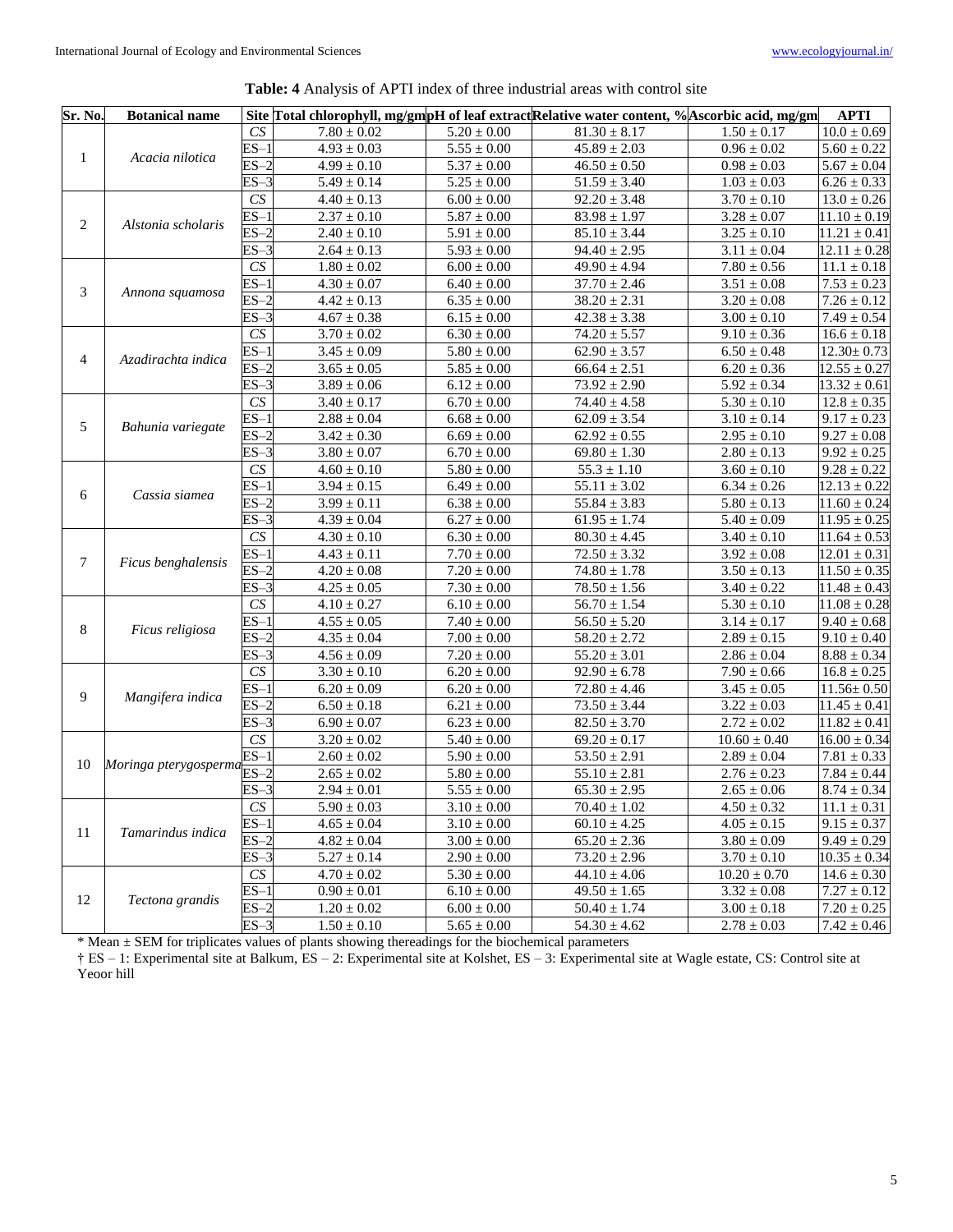

\* ES – 1: Experimental site at Balkum, ES – 2: Experimental site at Kolshet, ES – 3: Experimental site at Wagle estate, CS: Control site at Yeoor hill

#### **Fig 2:** Comparison of APTI for industrial sites

**Table 5:** Correlation matrix between biochemical parameters and APTI values for Balkum Industrial area (ES–1)

|                    | <b>APTI</b> | Total chlorophyll | pH of leaf extract | <b>RWC</b> | Ascorbic acid |
|--------------------|-------------|-------------------|--------------------|------------|---------------|
| APTI               | .00.        |                   |                    |            |               |
| Total chlorophyll  | 0.19        | 1.00              |                    |            |               |
| pH of leaf extract | 0.24        | $-0.03$           | 00.1               |            |               |
| <b>RWC</b>         | 0.72        | 0.05              | 0.07               | 1.00       |               |
| Ascorbic acid      | 0.76        | $-0.05$           | 0.01               | 0.18       | 1.00          |

**Table 6:** Correlation matrix between biochemical parameters and APTI values for Kolshet Industrial area (ES–2)

|                    | <b>APTI</b> | Total chlorophyll | pH of leaf extract | <b>RWC</b> | Ascorbic acid |
|--------------------|-------------|-------------------|--------------------|------------|---------------|
| APTI               | .00         |                   |                    |            |               |
| Total chlorophyll  | 0.19        | 1.00              |                    |            |               |
| pH of leaf extract | 0.34        | 0.10              | 1.00               |            |               |
| <b>RWC</b>         | 0.76        | 0.05              | 0.10               | 1.00       |               |
| Ascorbic acid      | 0.76        | $-0.06$           |                    | 0.25       | 1.00          |

**Table 7:** Correlation matrix between biochemical parameters and APTI values for Wagle Industrial area (ES–3)

|                    | <b>APTI</b> | Total chlorophyll | pH of leaf extract | <b>RWC</b> | Ascorbic acid |
|--------------------|-------------|-------------------|--------------------|------------|---------------|
| <b>APTI</b>        | .00.        |                   |                    |            |               |
| Total chlorophyll  | 0.10        | 1.00              |                    |            |               |
| pH of leaf extract | 0.18        | $-0.09$           | 1.00               |            |               |
| <b>RWC</b>         | 0.79        | 0.01              | $-0.01$            | 1.00       |               |
| Ascorbic acid      | 0.74        | -0.10             | 0.06               | 0.24       | 1.00          |

**Table 8:** Correlation matrix between major air pollutants and APTI values

|                       | APTI    | NOx (µg/m3) | $SO2 \text{ (µg/m3)}$ | RSPM $(\mu$ g/m3) |
|-----------------------|---------|-------------|-----------------------|-------------------|
| APTI                  | .00     |             |                       |                   |
| NOx (µg/m3)           | 0.63    | .00         |                       |                   |
| $SO2 \text{ (µg/m3)}$ | $-0.97$ | $-0.42$     | .00.                  |                   |
| RSPM $(\mu g/m3)$     | $-0.97$ | $-0.49$     | 00.1                  | 00.1              |

Table 9: Evaluation of plant species based on APTI and biochemical factors

| $\cdot$ $\sim$  |  | Assessment parameters | Lamınar structure |  |  | parameters<br>Assessment |              |                                  |                       |  |
|-----------------|--|-----------------------|-------------------|--|--|--------------------------|--------------|----------------------------------|-----------------------|--|
| Scientific name |  |                       |                   |  |  | APTI                     | Tree habitat | structure<br>$\mathcal{L}$ anopy | Tree type             |  |
| Acacia nilotica |  |                       | --                |  |  | --                       | 12.0         | 75.0                             | $\mathbf{H}$<br>.Good |  |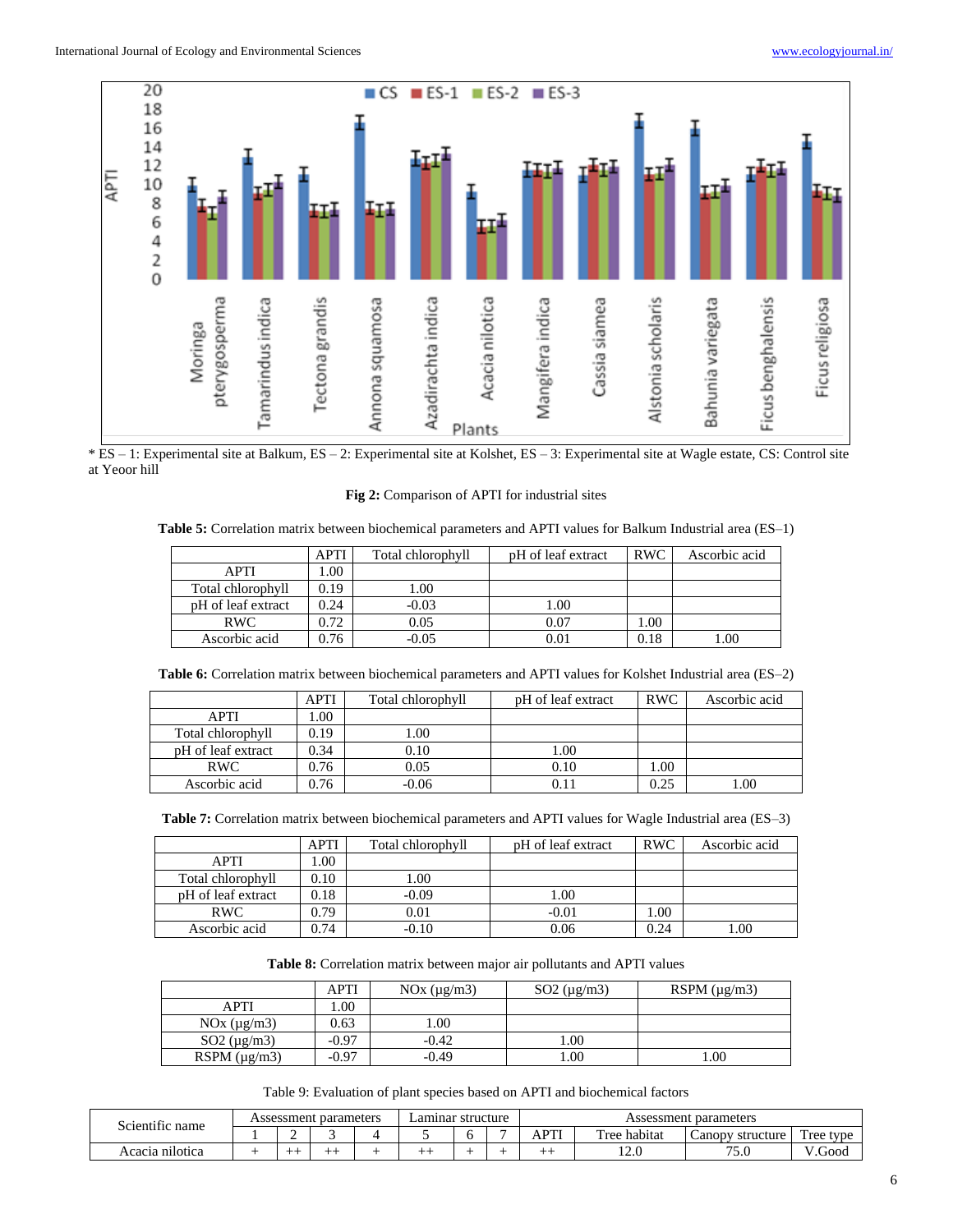| Alstonia scholaris    | +      | $^{++}$ | $^{++}$ |                          | $^{++}$ | $^+$   |       | $^{++}$ | 12.0 | 75.0 | V.Good |
|-----------------------|--------|---------|---------|--------------------------|---------|--------|-------|---------|------|------|--------|
| Annona squamosa       | +      | $^{++}$ | $^{++}$ | $\overline{\phantom{0}}$ | $^{++}$ |        |       | $^{++}$ | 11.0 | 68.0 | Good   |
| Azadirachta indica    | +      | $^{++}$ | $^{++}$ |                          | $^{++}$ | $^+$   |       | $^{++}$ | 12.0 | 75.0 | V.Good |
| Bahunia variegate     | $^+$   | $^{++}$ | $++$    | -                        | $++$    | $^{+}$ | $\pm$ | $^{++}$ | 11.0 | 68.0 | Good   |
| Cassia siamea         | $^+$   | $^{++}$ | $^{++}$ | +                        | $^{++}$ | $^+$   | $\pm$ | $^{++}$ | 12.0 | 75.0 | V.Good |
| Ficus benghalensis    | $^+$   | $^{++}$ | $^{++}$ |                          | $^{++}$ |        | ┶     | $^{++}$ | 12.0 | 75.0 | V.Good |
| Ficus religiosa       | $^+$   | $^{++}$ | $++$    |                          | $^{++}$ | +      | ┶     | $^{++}$ | 12.0 | 75.0 | V.Good |
| Mangifera indica      | $^+$   | $^{++}$ | $^{++}$ |                          | $^{++}$ | $\pm$  | ┶     | $^{++}$ | 12.0 | 75.0 | V.Good |
| Moringa pterygosperma | $^{+}$ | $^{++}$ | $++$    | -                        | $^{++}$ | $^{+}$ | $\pm$ | $^{++}$ | 11.0 | 68.0 | Good   |
| Tamarindus indica     | $^+$   | $^{++}$ | $++$    | +                        | $^{++}$ | $^{+}$ | $\pm$ | $^{++}$ | 12.0 | 75.0 | V.Good |
| Tectona grandis       | +      | $^{++}$ | $^{++}$ | $\overline{\phantom{0}}$ | $^{++}$ |        |       | $^{++}$ | 11.0 | 68.0 | Good   |

\* Where 1 – APTI; 2 – Tree habitat; 3–Canopy structure; 4– Tree type; 5–Size; 6–Texture; 7– Hardiness.

| Sr. No.        | Scientific name       | Grade allotted |      |           |            |
|----------------|-----------------------|----------------|------|-----------|------------|
|                |                       | Total          | $\%$ | API value | Assessment |
|                | Acacia nilotica       | 12             | 75   | 5         | V. Good    |
| $\mathfrak{D}$ | Alstonia scholaris    | 12             | 75   | 5         | V. Good    |
| 3              | Annona squamosa       | 11             | 68   | 4         | Good       |
| 4              | Azadirachta indica    | 12             | 75   | 5         | V. Good    |
|                | Bahunia variegate     | 11             | 68   | 4         | Good       |
| 6              | Cassia siamea         | 12             | 75   | 5         | V. Good    |
| 7              | Ficus benghalensis    | 12             | 75   | 5         | V. Good    |
| 8              | Ficus religiosa       | 12             | 75   | 5         | V. Good    |
| 9              | Mangifera indica      | 12             | 75   | 5         | V. Good    |
| 10             | Moringa pterygosperma | 11             | 68   | 4         | Good       |
| 11             | Tamarindus indica     | 12             | 75   | 5         | V. Good    |
| 12             | Tectona grandis       |                | 68   |           | Good       |

**Table 10:** Anticipated performance index of plant species

## **3.5 Change in air pollution tolerance index analysis (APTI)**

The study observed that the increased air pollution tolerance of plant species found in *Azadirachta indica* (13.32 ± 0.61) followed by *Ficus benghalensis*  $(12.01 \pm 0.31)$  than control site as shown in (Table 4). The decreased APTI was recorded in *Acacia nilotica*  $(5.55 \pm 0.00)$  at experimental site 1 (ES–1), and the lowest reduction was found in *Azadirachta indica* (13.32  $\pm$  0.61). It is evident from (Table 4), that variation in biochemical and physiological parameters (ascorbic acid, relative wáter content, total chlorophyll content, and pH) of the selected plant species showed change in APTI values. APTI valuesrecorded increased in the highly polluted site which are Balkum (ES–1) and Kolshet (ES–2) industrial area than polluted which Wagle (ES–3) industrial area. Increased values of air pollution tolerance index shows greater tolerance of plant species to air pollutants.

## **3.6 Correlation matrix interpretation for biochemical parameters with APTI**

The correlation coefficient values of anticipated performance index and biochemical parameters *viz*., total chlorophyll, pH of leaf extract, ascorbic acid and relative water content with APTI of different tree species (Table 5, 6  $\&$  7). It revels from the results that there is a significant positive correlation between RWC, ascorbic acid, and APTI. Negative correlation observed for total chlorophyll, while pH shows insignificant correlation. It is clear from the observation that total chlorophyll content and ascorbic acid of the selected plant species are the most significant factors for tolerancein plants. Plants may respond differently under different pollution stress [31].

## **3.7 Correlation matrix interpretation for air pollutants with APTI**

The correlation coefficient values of air pollutants reveled from the (Table 8) that APTI found to be positively correlated with NOx. A negative correlation was observed between SOx and RSPM with APTI values. It was clear from the recorded results that major air pollutants emissions effects on plant's biochemistry. The SOx and RSPM affecting on ascorbic acid and the total chlorophyll content of all selected plant species situated in three of the industrial sites (Table 10). It is evident (Table 1) that air pollution index of all pollutants at three of the experimental sites was greater than maximum limiting value of pollutants, given by central pollution control board of India.

#### **3.8 Anticipated performance index (API)**

All selected plant species assessed for various biochemical characteristics, socioeconomic parameters (*viz*., laminar structure, canopy structure, type of plant, plant habitat, APTI and economic values) (Table 9). The parameters were categorized for a grading scale (Table 2) to evaluate the anticipated performance index (API) of plant species. The classification pattern of twelve plant species evaluated in (Table 9) for their API values. The (Table 10) showed that all species are the tolerant and good performer. Among which *Azadirachta indica, Tamarindus indica, Acacia nilotica, Cassia siamea, Mangifera indica, Ficus religiosa, Alstonia scholaris, Ficus benghalensis* were categorized as the very good performer. To avoid pollution stress, these plants are classified to spread a dense canopy of evergreen foliage. These plants are also having some medicinal as well as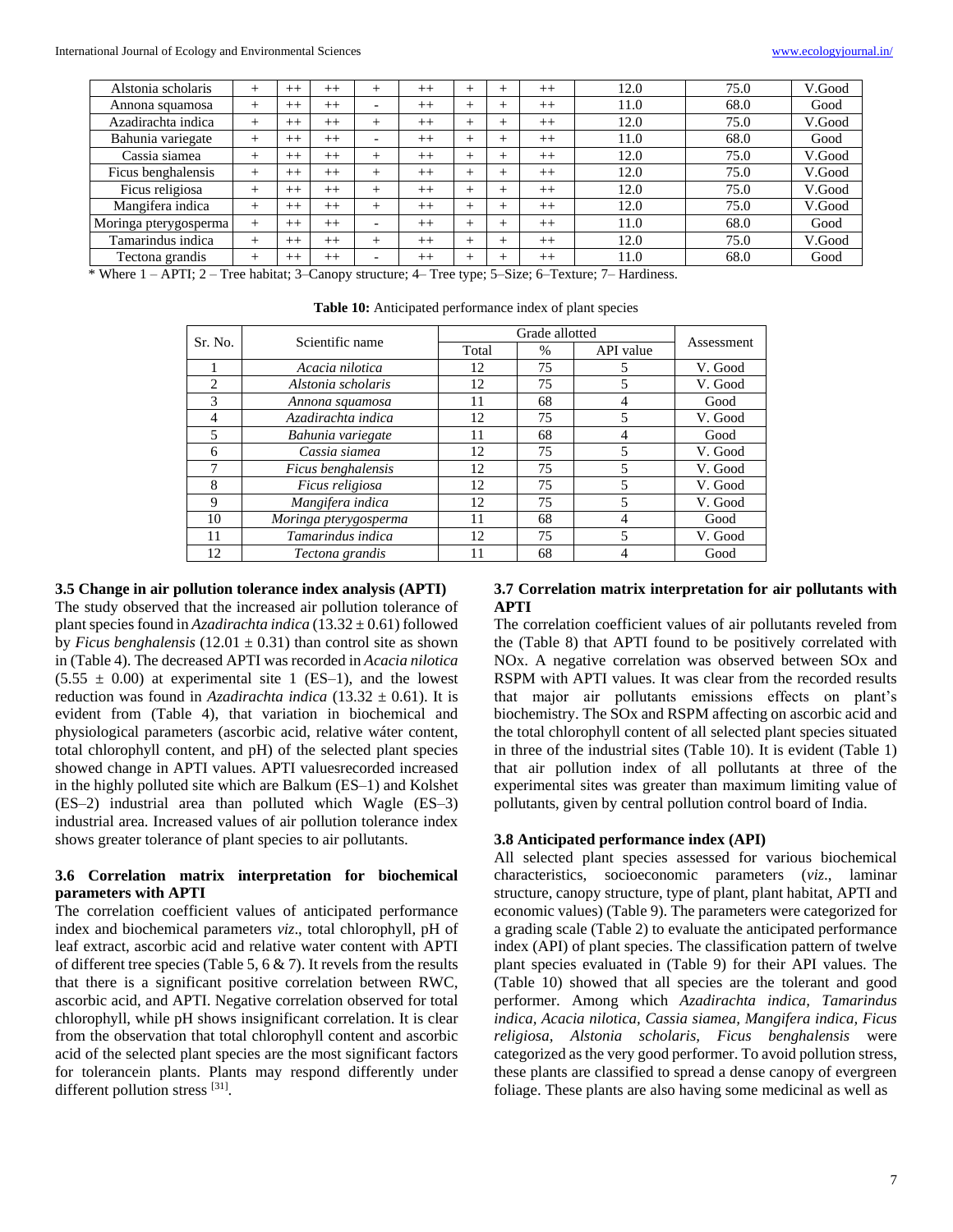## **4. Conclusion**

The experimental evaluation of both parameters, air pollution tolerance index (APTI) and air pollution performance index (API) of plants reveled that plants gets affected by continous attack of major air pollutants. The chemicals released from industrial waste and some vehicular emissions directly shows the effects on plants metabolism. The outcome of result suggests plants with both higher APTI and very good API index *viz*., *Azadirachta indica, Mangifera indica, Cassia siamea, Ficus benghalensis,* which is useful as a bio–monitoring tool for the betterment of the environment. Air pollution in the urban areas abetted partially by planting tolerant plant species. Determination of APTI and API helps in identifying tolerant plant species.

## **5. Acknowledgements**

Authors are thankful to The Director, The Institute of Science, Mumbai–32 (India) for providing assistance and Thane Municipal Corporation (TMC), Thane for their support in carrying out the study. No financial aid or grant provided by any agency to carry out this study.

## **6. Conflict of Interest**

The author declares that there is no conflict of interests regarding the publication of this manuscript.

## **7. References**

- 1. Kuddus M, Kumari R, Ramteke PW. Studies on air pollution tolerance of selected plants in Allahabad city, India. J of Environ Res and Manag. 2011; 2:(3)042–046
- 2. Tak AA, Kakde UB. Evaluation of trace elements and particulate matter deposition on plant foliage exposed to vehicular pollution. ACTA BOT. CROAT. 2019; 78(2):164- 168
- 3. Indira Priya, Darsini A, Shamshad S, John Paul M. The effect of air pollution on some biochemical factors of some plant species growing in Hyderabad. Int J of Pharm Biol Scien. 2015; 6:1349-59
- 4. Tak AA, Kakde UB. Assessment of air pollution tolerance index of plants: a comparative study. Int J of Pharm and Pharmac Scien. 2017; 9:83-89
- 5. Krishnaveni M. Biochemical changes in plants indicating air pollution. Int J of Pharm Pharmac Scien. 2013; 5:585–6
- 6. Joshi P, Swami A. Physiological responses of some tree species under roadsides automobile pollution stress around city of Haridwar, India. The Environ. 2007; 27:365–374
- 7. Miria A, Khan AB. Air pollution tolerance index and carbon storage of select urban trees  $-$  a comparative study. Int J of App Res and Studies. 2013; 2:1–7
- 8. Arnon DI. Coenzyme in isolated chloroplast. Polyphenol oxidase in *Beta vulgaris*. Plant Physiology. 1949; 24:1-15
- 9. Barrs HD, Weatherley PE. A re–examination of the relative turgidity technique for estimating water deficits in leaves. Aust J of Biol Scien. 1962; 15:413-28
- 10. Bajaj KL, Kaur G. Spectrophotometric determination of l– ascorbic acid in vegetables and fruits. Analyst. 1981; 106:117–20
- 11. Singh SK, Rao DN. Evaluation of plants for their tolerance to air pollution. In: Proceeding of Symposium on Air Pollution Control. Indian Association of Air Pollution Control, New Delhi*.* 1983; 218-224
- 12. Mondal D, Gupta S, Datta JK. Anticipated performance index of some tree species considered for green belt development in an urban area. Int Res J of Plant Scien. 2011; 2:099-106
- 13. Jyothi SJ, Jaya DS. Evaluation of air pollution tolerance index of selected plant species along roadsides in Thiruvananthapuram, Kerala. J of Environ Biol. 2010; 31:379-386
- 14. Abida B, Harikrishna S. Evaluation of some tree species to absorb air pollutants in three industrial locations of South Bengaluru India. E– J of chem 2010; 7:151–156
- 15. Esamt AS. Damage to plants due to industrial pollution and their use as bioindicators in Egypt. Environ Poll. 1993; 81:251-255
- 16. Lakshmi PS, Sarawanti KL, Srinivas S. Air pollution index of various plant species growing in industrial area. J of Environ Scien. 2009; 2:203-206
- 17. Pandey DD, Sinha CS, Tiwari MG. Impact of coal dust pollution on biomass, chlorophyll and grain characteristics of rice. J of Biol. 1991; 3:51-55
- 18. Keller T, Schwager H. Air pollution and ascorbic acid. Euro J For Pathol. 1997; 7:338-350
- 19. Pathak V, Tripathi BD, Mishra VK. Evaluation of Anticipated Performance Index of some tree species for greenbelt development to mitigate traffic generated noise. Urban Foresty Urban Green. 2011; 10:61-66
- 20. Chaudhary Smita, Pawar Jyoti. Evaluation of Air Pollution Status and Anticipated Performance Index of some Tree Species for Green Belt development in the holy city of Kurukshetra, India. International Journal for Innovative Research in Science & Technology. 2016; 2(9):269-277
- 21. Bhattacharya Tanushree, Chakraborty S, Fadadu Bhumika, Bhattacharya Piyal. Heavy Metal concentrations in Street and Leaf Deposited Dust in Anand City, India. Research Journal of Chemical Science. 2011; 1(5):61-66.
- 22. Bakiyaraj D Ayyappan. "Air pollution tolerance index of some terrestrial plants and around an industrial area." International Journal of Modern Research and Review. 2014;  $2:1 - 7$
- 23. Rai PK, Panda LLS. Dust capturing potential and air pollution tolerance index (APTI) of some roadside tree vegetation in Aizawl, Mizoram, India: An Indo–Burma hot spot region. Air Quality Atmosphere and Health. 2014; 7:93- 101
- 24. Govindaraju M, Ganeshkumar RS, Muthukumaran VR, VisvanathanP. Identification and evaluation of air pollution tolerant plants around lignite–based thermal power station for greenbelt development. Environ Scien Poll Res. 2011; 19:1210-1223
- 25. Singh SK, Rao DN. Evaluation of plants for their tolerance to air pollution. In: Proceeding of Symposium on Air Pollution Control. Indian Association of Air Pollution Control, New Delhi, 1983, 218-224.